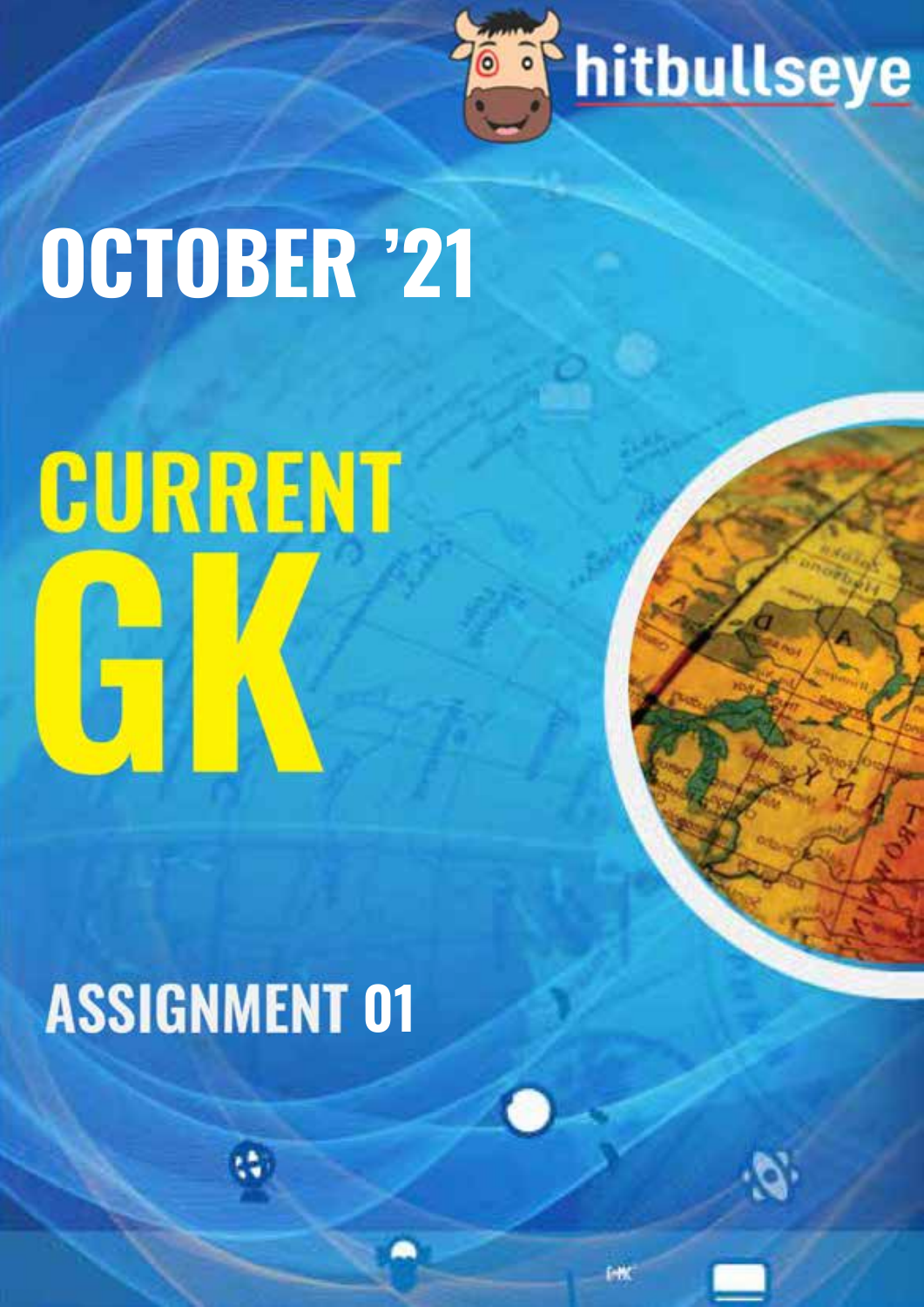

#### **Career After +2 Current GK Oct Test 01**

**DIRECTIONS** *for questions 1-25: Mark the best option:*

- **1.** What per cent of India's exports is contributed by MSMEs, approximately?
	- A) 20 B) 30 C) 40 D) 50
- **2.** Who took charge as the Chief Hydrographer to the Government of India?
	- A) Adhir Arora B) Sunil Tiwari
	- C) Abhijit Chavda D) R K Mathu
- **3.** The Book "My Life in Full: Work, Family and Our Future" is based on which personality?
	- A) ChandaKochar
	- B) Arundati Roy
	- C) Kiran Mazumdar-Shaw
	- D) Indra Nooyi
- **4.** The first alternative to corneal transplantation in India is developed by which institutions?
	- A) AIIMS B) ICMR
	- C) IIT- Madras D) NIT- Tiruchirappalli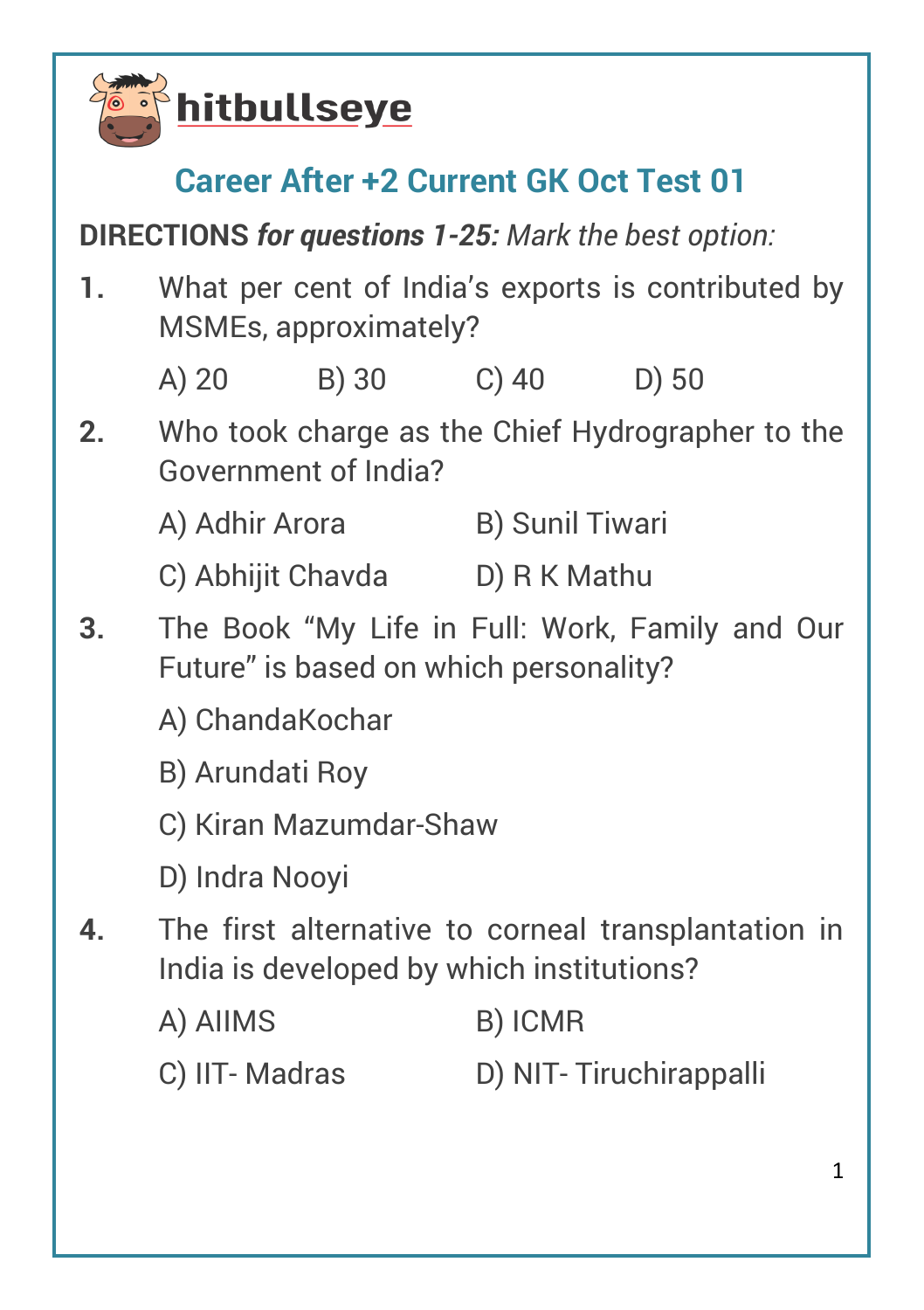#### hitbullseye

**5.** On which dayInternational Day of Older Persons is observed?

| A) October 04 | B) October 03 |
|---------------|---------------|
| C) October 02 | D) October 01 |

- **6.** Which is the first state in India to begin cultivation of true dalchini?
	- A) Kerela B) Andhra Pradesh
	- C) West Bengal D) Himachal Pradesh
- **7.** B C Patnaikhas become the managing director (MD) of which organisation?
	- A) Life Insurance Corporation of India
	- B) Oriental Insurance Company Ltd
	- C) SEBI
	- D) ICICI
- **8.** Who has become secretary-General of Indian Steel Association?
	- A) Sanjeev Sanyal B) Alok Sahay
	- C) Vijay Mishra D) Rajeev Bajaj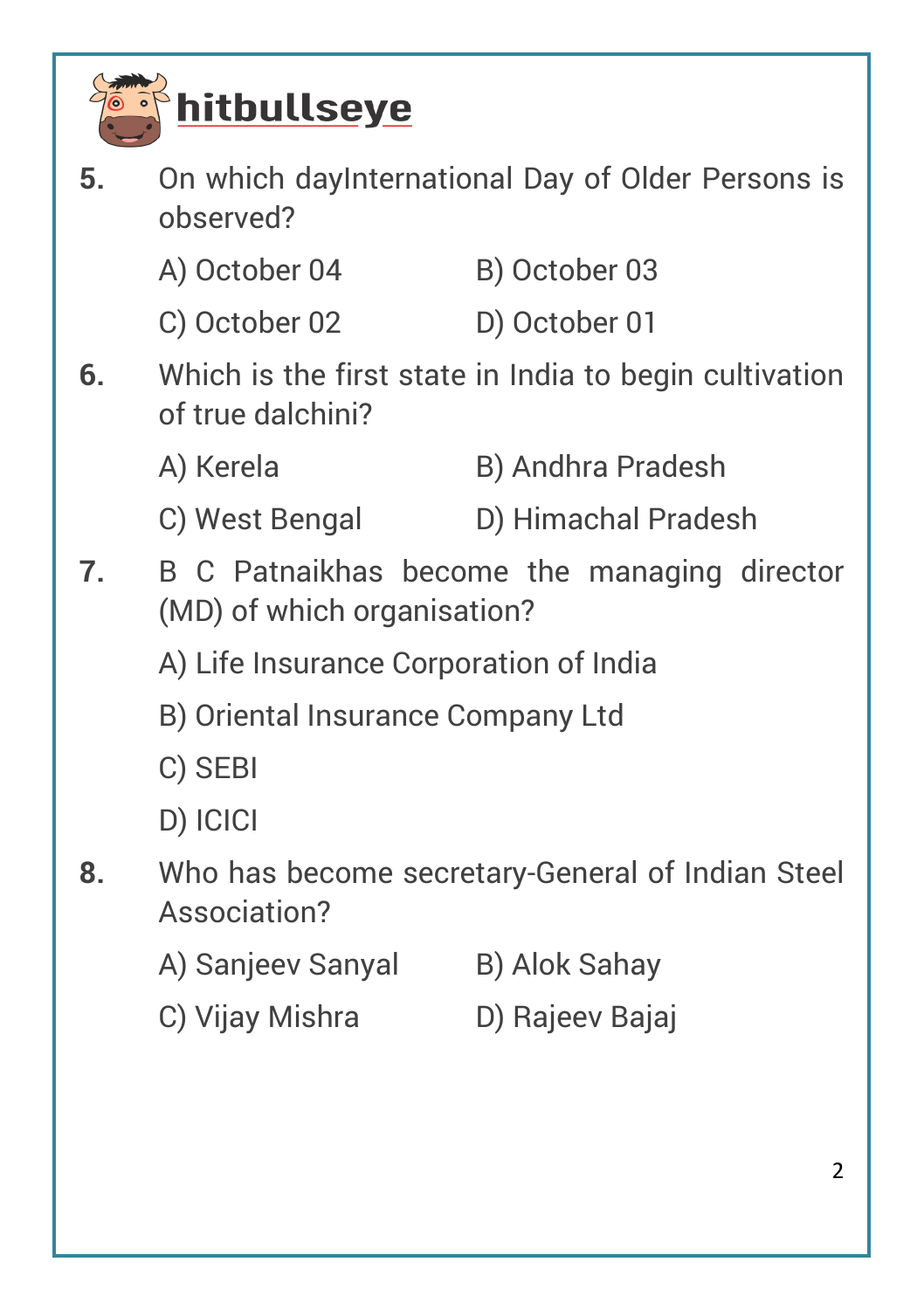

#### hitbullseye

- **9.** What is the theme of the India Pavilion at the Dubai Expo 2020?
	- A) Environment and Sustainable development
	- B) Progress and Harmony for Mankind
	- C) Openness, Opportunity and Growth
	- D) Connecting World
- **10.** Mihidana got GI Tag of which state?
	- A) Madhya Pradesh B) West Bengal
	- C) Himachal Pradesh D) Haryana
- **11.** Who inaugurated'Azadi@75 New Urban India: Transforming Urban Landscape' Conference-cum-Expo?
	- A) NarendraModi B) Rajnath Singh
	- C) Amit Shah D) Nitin Gadkari
- **12.** In which city 'Azadi@75 New Urban India: Transforming Urban Landscape' Conference-cum-Expo was organised?
	- A) New Delhi B) Ahmedabad
	- C) Lucknow D) Hyderabad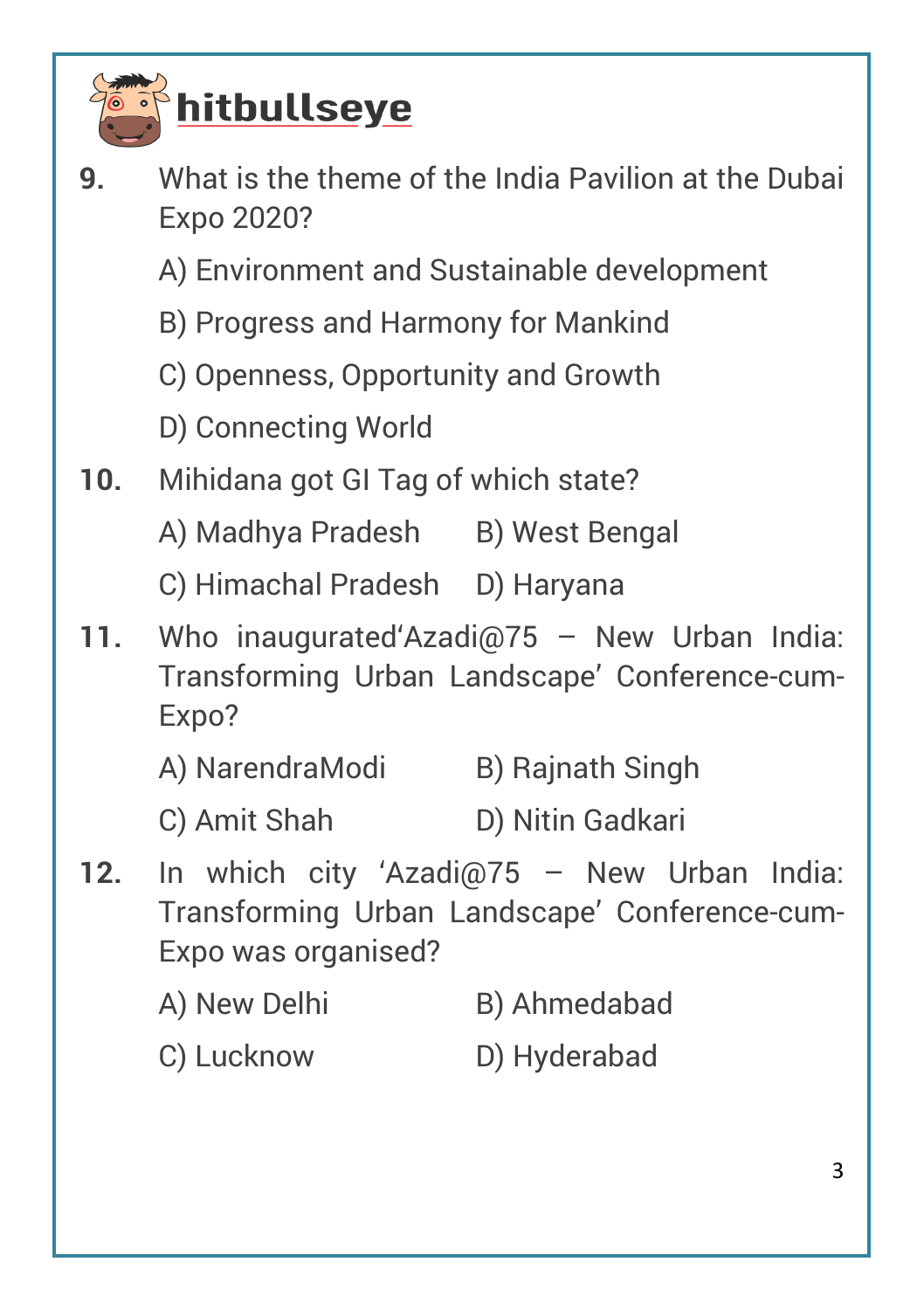

#### hitbullseye

**13.** JIMEX 2021 is Military exercise between India and which other country?

A) UK B) France C) AustraliaD) Japan

- **14.** Which organisation has developed i-Drone, a dronebased vaccine delivery model for Northeast states?
	- A) ISRO
	- B) Indian Council of Medical Research
	- C) Ministry of Health and Family welfare
	- D) All of the above
- **15.** Which organisation has launched Tax Inspectors Without Borders (TIWB) in Seychelles?
	- A) World Bank B) UNCTAD
	- C) UNDP and OECD D) FATF
- **16.** Who has wonMeltwater Champions Chess Tour?
	- A) FabianoCaruana B) GarruKasperov
	- C) VaselinTapalov D) Magnus Carlsen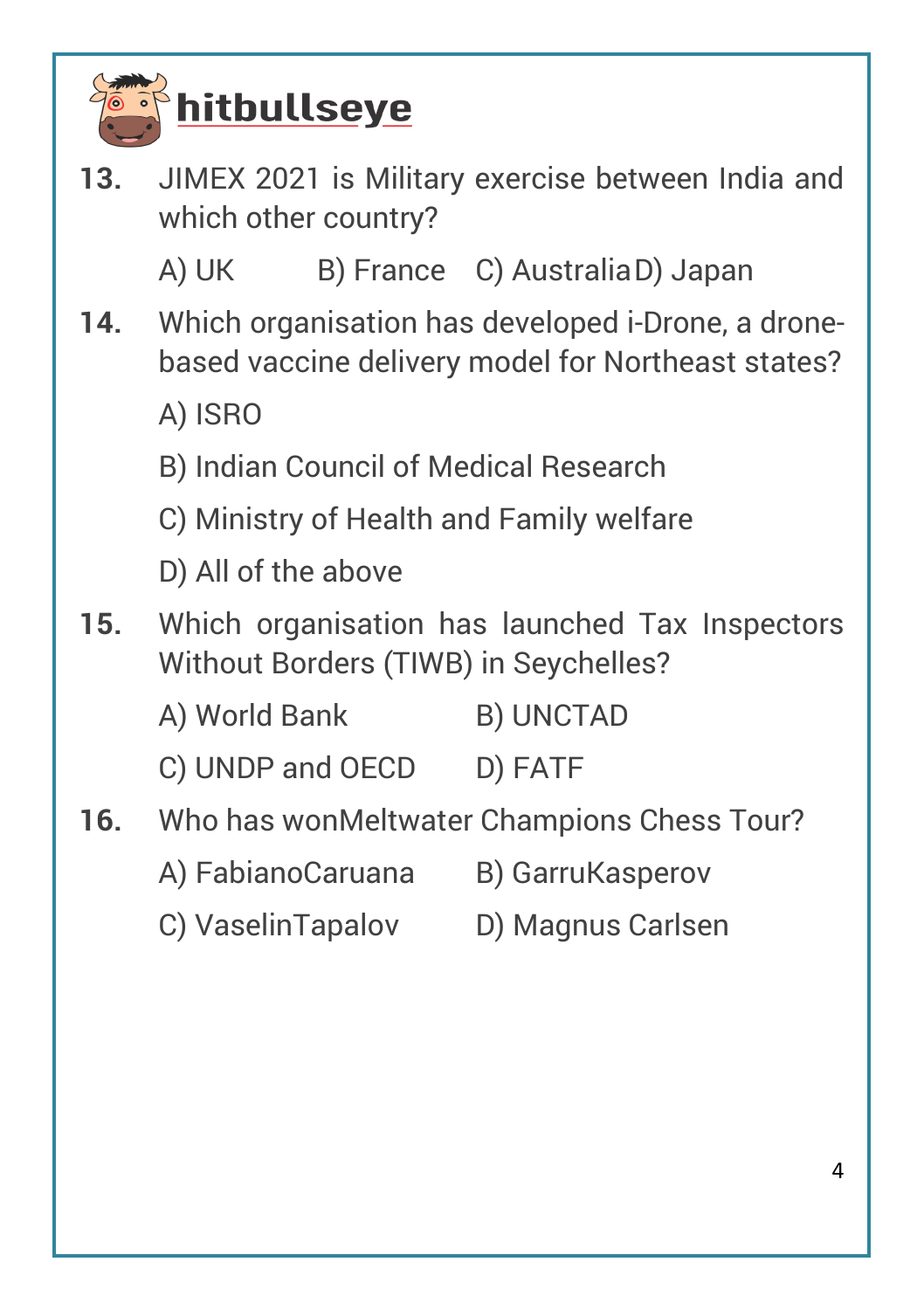

#### $\delta$ hitbullseye

- **17.** The month of October is observed annually as?
	- A) Mathematics Awareness Month
	- B) AIDS Awareness Month
	- C) Breast Cancer Awareness Month
	- D) TB Awareness Month
- **18.** Which of the following bank has launched NAVeCash card on INS Vikramaditya?
	- A) Axis Bank B) State Bank of India
	- C) PNB Bank D) HDFC Bank
- **19.** Yidan Prize is given in which field?
	- A) Climate Research B) Agricultural Research
	- C) Space research D) Education Research
- **20.** Who has won Yidan Prize 2021?
	- A) Eric Hanushek and Dr.RukminiBanerji
	- B) Andrea M. Ghez and Jim Peebles
	- C) Arthur B. McDonald and Peter Higgs
	- D) Jim Peebles and Kip Thorne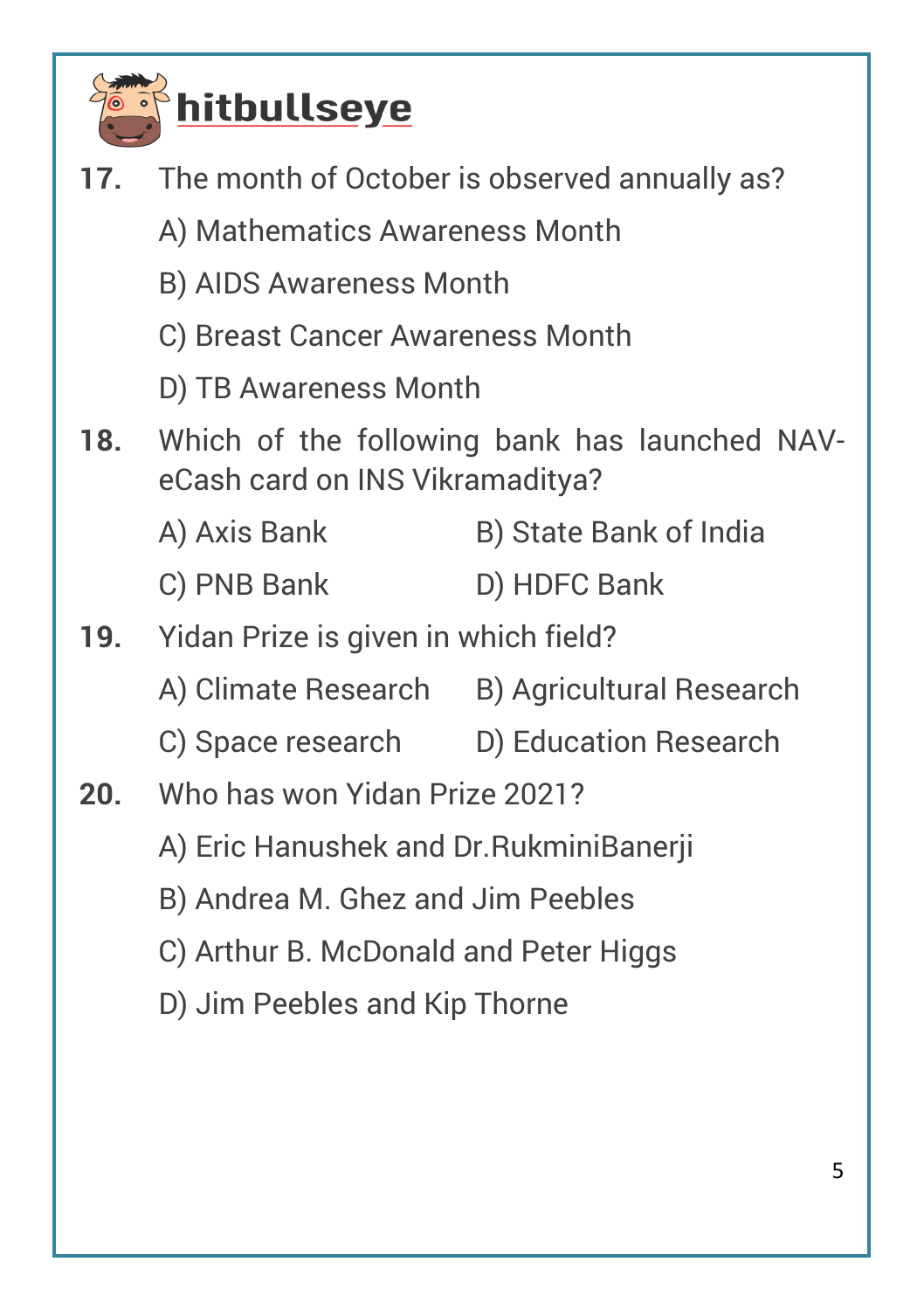

#### $\delta$ hitbullseye

- **21.** Eric Braganza has been recently appointed the president of which organisation?
	- A) ADB B) AIBA
	- C) CEAMA D) European Bank
- **22.** Who becomes the brand ambassador of Crypto exchange CoinDCX?
	- A) ViratKohli B) Neeraj Chopra
	- C) MS Dhoni D) Amitabh Bachchan
- **23.** Who inaugurated the Mahabahu Brahmaputra River Heritage Centre?
	- A) Venkaya Naidu B) NarendraModi
	- C) Amit Shah D) RamnathKovind
- **24.** White onion of Alibag got the 'Geographical Indication' of which state?
	- A) Goa B) Haryana
	- C) West Bengal D) Maharashtra
- **25.** Which country partners with India for Tax Inspectors Without Borders (TIWB) program?
	- A) Maldives B) Mauritius
	- C) Singapore D) Seychelles